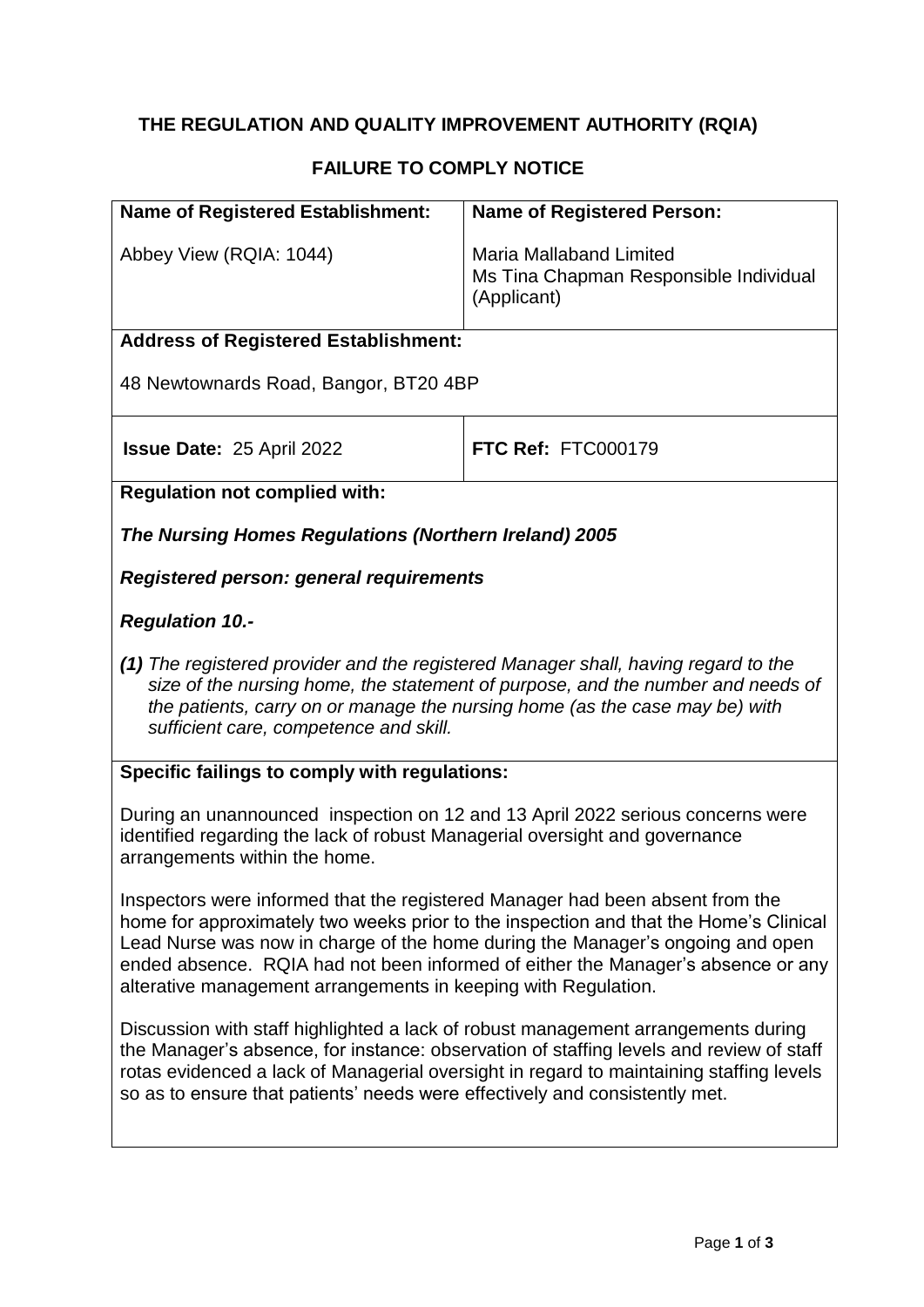In addition, there were no quality assurance audits available in relation to various aspects of care delivery, such as: infection prevention and control practices, wound care or patients' weights. It was also found that there was a lack of robust and alternative arrangements in place to ensure that these quality assurance audits would be maintained in the Manager's absence so as to quality assure ongoing care to patients.

Serious concerns were also identified in relation to a lack of Managerial oversight regarding quality of the premises. Observation of the environment and discussion with staff highlighted one shower room which was in significant disrepair, and three bedrooms which lacked either running hot water and/or a functioning toilet cistern. It was noted that there was a lack of robust governance arrangements in place so as to ensure that deficits within the premises were addressed in a timely and effective manner.

### **Action required to comply with regulations:**

The Responsible Individual (Applicant) must ensure that:

- a Manager is appointed for the duration of the registered Manager's absence who shall, having regard to the size of the nursing home, the Statement of Purpose, and the number and needs of the patients, manage the nursing home with sufficient care, competence and skill
- a robust induction process is commenced for the acting Manager and kept under regular and meaningful review by the Responsible Individual (Applicant)
- a comprehensive programme of audits is maintained to effectively review the quality of care delivery and service provision within the home; these audits should include but not necessarily be limited to: infection prevention and control practices, wound care, and patients' weights
- all notifiable incidents are reported to RQIA in a timely manner and in keeping with Regulation
- there is a robust system in place to ensure that the quality of the premises is regularly reviewed and that deficits are identified and effectively responded to in a timely manner
- a robust system is in place which facilitates the Manager regularly reviewing the dependency of patients so as to inform staffing arrangements within the home
- arrangements are in place which facilitates the Manager effectively monitoring and managing staffing arrangements within the home on a daily basis so as to ensure the provision of safe, effective and compassionate care to patients

#### **The Registered Person may make written representations to the Chief Executive of RQIA regarding the issue of a failure to comply notice, within one month of the date of serving this notice.**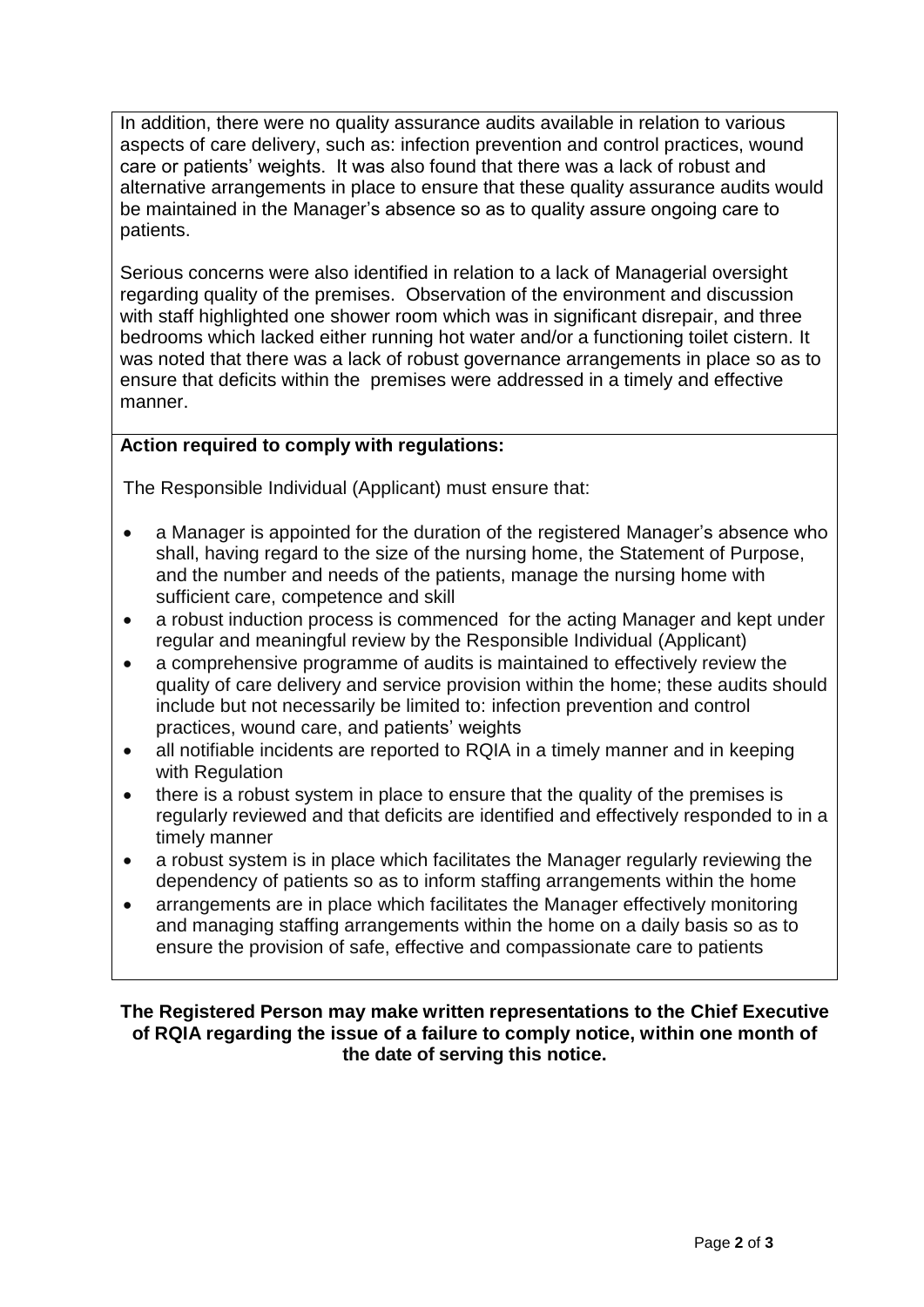**Date by which compliance must be achieved: 25 June 2022**

Elaie Canoly

**Signed……………………………………………………………… Elaine Connolly, Director Adult Care Services**

*This notice is served under The Health and Personal Social Services (Quality, Improvement and Regulation) (Northern Ireland) Order 2003 and The Nursing Homes Regulations (Northern Ireland) 2005*

*It should be noted that failure to comply with some regulations is considered to be an offence and RQIA has the power under regulations to prosecute for specified offences.*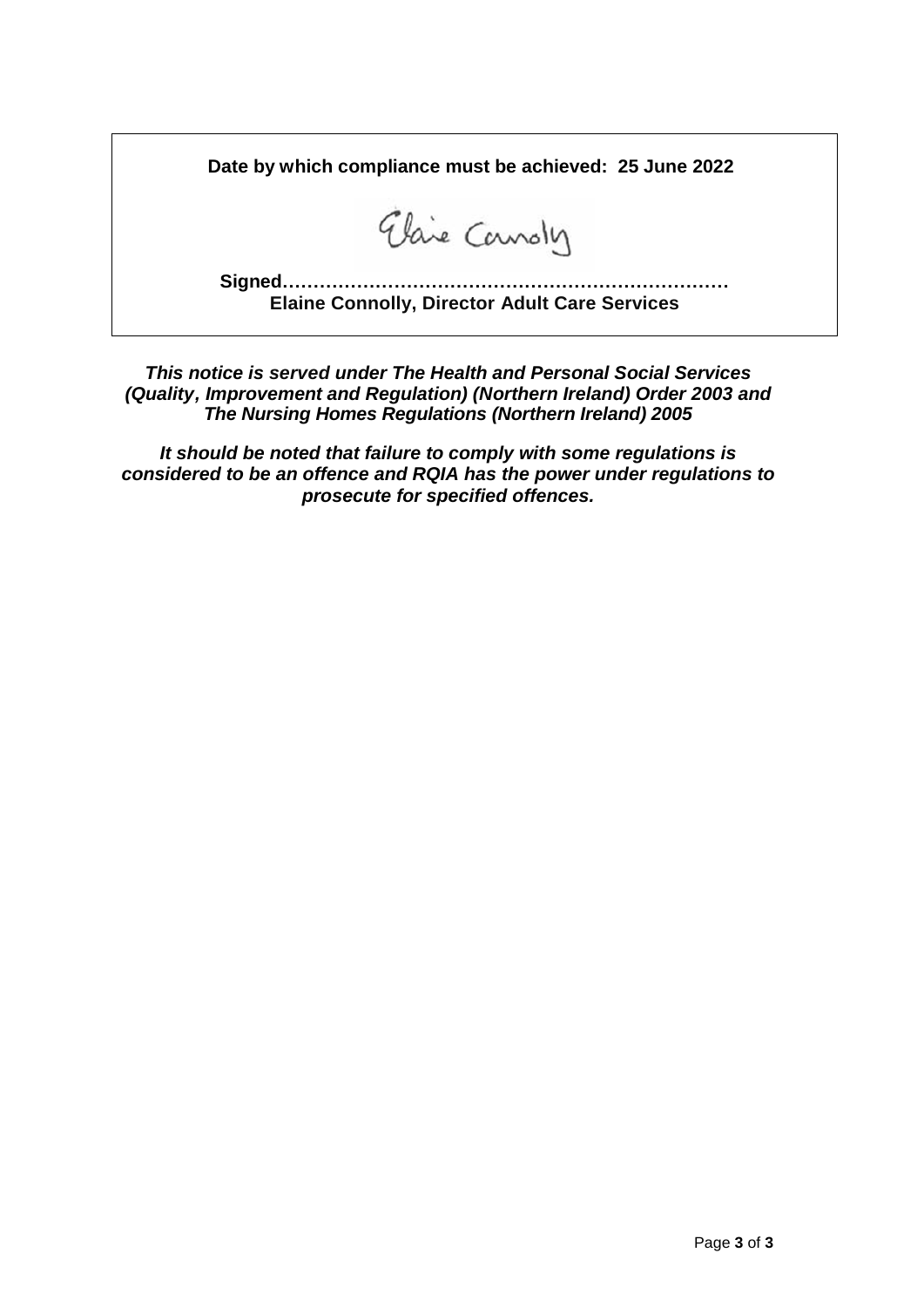## **THE REGULATION AND QUALITY IMPROVEMENT AUTHORITY (RQIA)**

## **FAILURE TO COMPLY NOTICE**

| <b>Name of Registered Establishment:</b>              | <b>Name of Registered Person:</b>                                                                                                                                          |
|-------------------------------------------------------|----------------------------------------------------------------------------------------------------------------------------------------------------------------------------|
| Abbey View (RQIA ID: 1044)                            | <b>Maria Mallaband Limited</b><br>Ms Tina Chapman (Applicant Responsible<br>Individual)                                                                                    |
| <b>Address of Registered Establishment:</b>           |                                                                                                                                                                            |
| 48 Newtownards Road, Bangor, BT20 4BP                 |                                                                                                                                                                            |
| <b>Issue Date: 25 April 2022</b>                      | FTC Ref: FTC000180                                                                                                                                                         |
| <b>Regulation not complied with:</b>                  |                                                                                                                                                                            |
| The Nursing Homes Regulations (Northern Ireland) 2005 |                                                                                                                                                                            |
| <b>Health and welfare of patients</b>                 |                                                                                                                                                                            |
| <b>Regulation 13.-</b>                                | (1) The registered person shall ensure that the nursing home is conducted so as $-$<br>(a) to promote and make proper provision for the nursing, and health and welfare of |

*patients;* 

*(b) to make proper provision for the nursing and where appropriate, treatment and supervision of patients.*

#### **Specific failings to comply with regulations:**

During an unannounced inspection on 12 and 13 April 2022 serious concerns were identified in relation to the consistent provision of person centred care delivery to patients.

For instance, a review of care records highlighted that patients were assisted with showering/bathing on an inconsistent basis; discussion with patients also highlighted a reluctance, at times, to seek assistance from staff with some aspects of personal care due to staffing pressures within the home.

Deficits were also observed in relation the dining experience of patients. Observation of the evening meal on 12 April 2022 highlighted that staffing levels were insufficient to ensure that the patients' dining experience was in keeping with best practice; for example, staff had to stagger the provision of the evening meal in an attempt to provide assistance to more dependent patients first; this resulted in a disjointed and delayed dining experience for patients.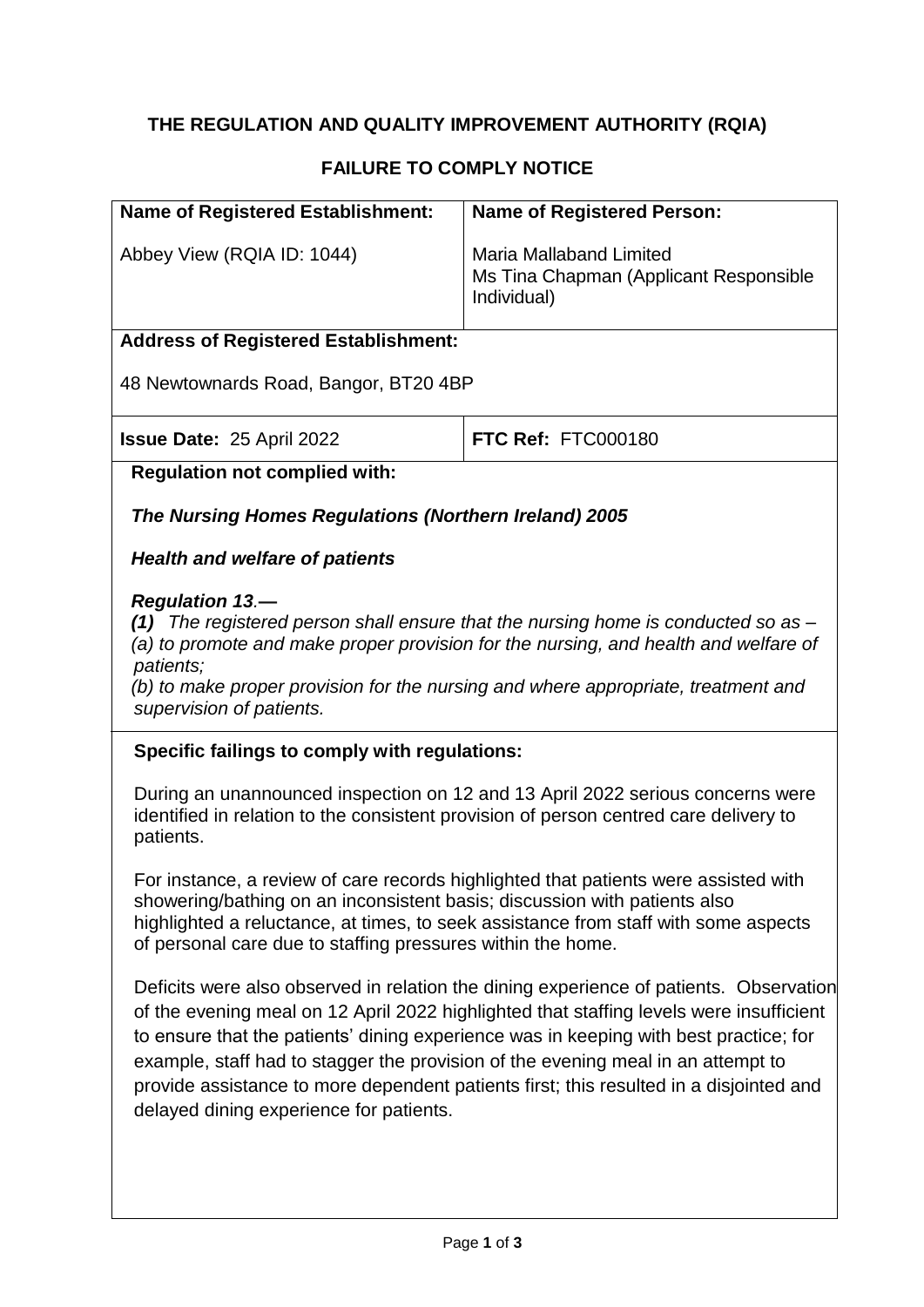There were also serious concerns in relation to the provision of meaningful engagement and activities for patients. Staff confirmed that there was no formal programme of activities in place so as to provide positive and meaningful outcomes for patients. Review of the patients' activity book evidenced that the last planned activity had taken place on 17 March 2022 and it was noted that the activities notice board had not been completed. While one carer has been assigned to assist, on occasion, with the provision of activities, this was alongside their caring duties and was therefore inadequate to ensure the provision of activities in a consistent manner.

Observation of and discussion with patients and staff highlighted that routines within the home resulted in patients spending the majority of their day within their bedrooms; RQIA is concerned that this has resulted in a lived experience for patients which lacks emotional and psychological stimulation and which also facilitates meaningful social inclusion.

## **Action required to comply with regulations:**

The Responsible Individual (Applicant) must ensure that:

- Patients' intimate care, personal care and grooming needs are regularly assessed and met; and contemporaneous nursing records are kept of all such activities and procedures carried out in relation to each patient. Any variance from patients' care plans in this regard will be recorded with reasons and outcomes documented; this includes but is not limited to the provision of showers/baths to patients
- Patients' dining experience is managed in line with current best practice; specifically, there are adequate numbers of staff present when meals are served to ensure that: risks associated with patients eating and drinking are effectively managed; and patients are provided with assistance when eating and drinking, as needed
- Patients are enabled to have their meal served in either the dining room or their bedroom in keeping with personal preferences; patients' dining experience will allow for meals to be enjoyed in the presence of other patients in keeping with personal preferences; the dining experience shall be managed in a calm, relaxed and unhurried manner
- A programme of activities is planned and in place, and includes activities that are enjoyable, purposeful and age and culturally-appropriate and takes account of patients' physical and emotional needs and interests. It promotes healthy living, is flexible and responsive to patients' changing needs and facilitates social inclusion including but not limited to community events
- The programme of activities is displayed in a suitable format and in an appropriate location so patients know what is scheduled
- There are opportunities for informal activity and interaction between staff and patients. Patients who are unable or do not wish to participate in group activities are supported with one-to-one activities
- There is evidence that the programme and the individual activities are evaluated regularly to ensure they are enjoyable, appropriate and suitable for patients. This includes evidence of engagement with patients and those delivering the activity or event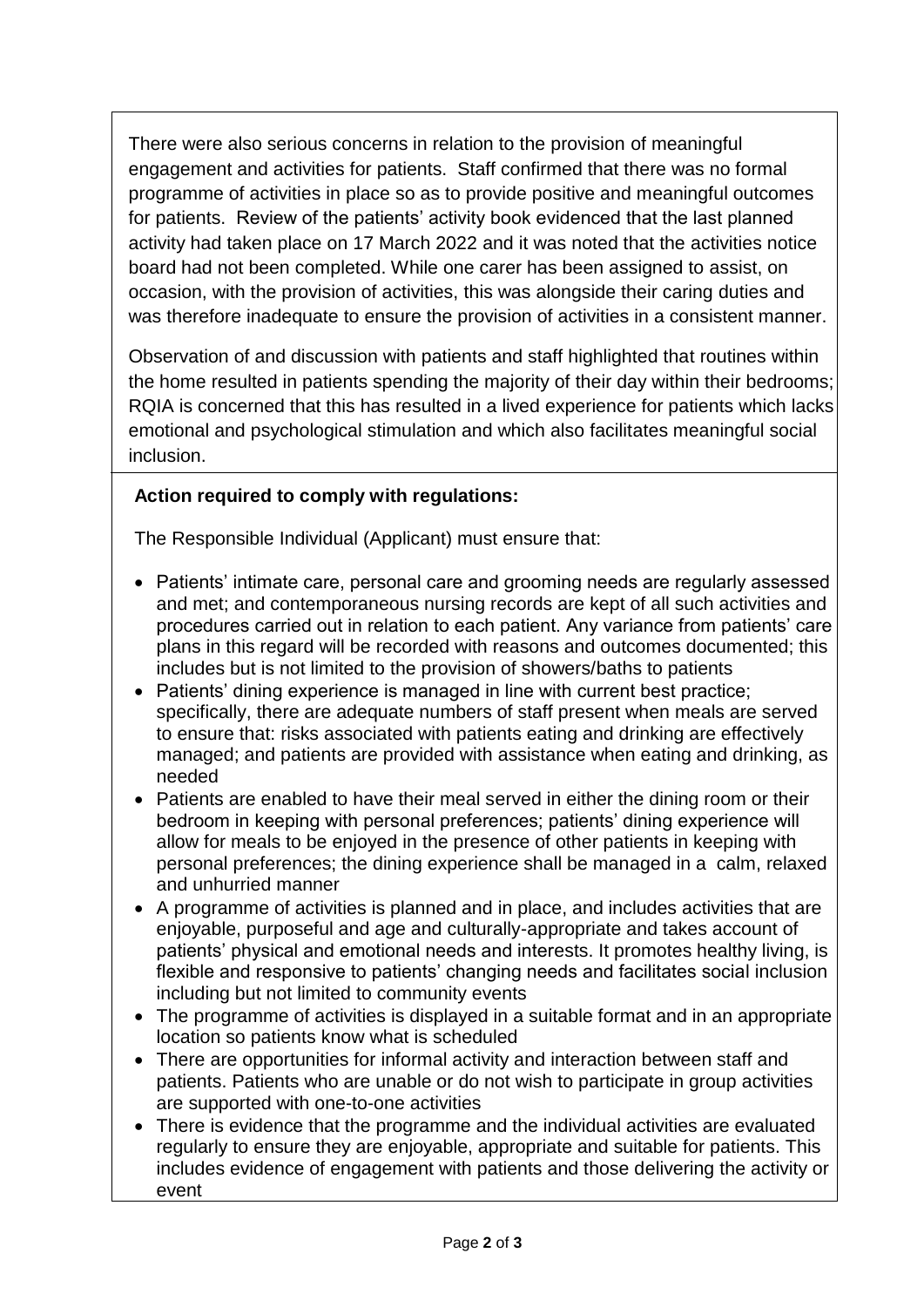- A record is kept of all activities that take place, the names of persons leading each activity and the patients who participate
- Patients are given opportunities to experience a supportive and homely environment as much as possible; this includes but is not limited to: ensuring that daily routines are flexible and responsive to patients' individual preferences, expectations and capabilities
- The culture of the home is based on patient centred care and which promotes patient engagement and participation; this includes but is not limited to: seeking the views and opinions of all patients and their next of kin/representative about the running of the home; this information will be used in a meaningful way to identify any deficits and drive necessary improvements

**The Registered Person may make written representations to the Chief Executive of RQIA regarding the issue of a failure to comply notice, within one month of the date of serving this notice.**

**Date by which compliance must be achieved: 25 June 2022** Elaie Canoly **Signed……………………………………………………………… Elaine Connolly, Director Adult Care Services**

*This notice is served under The Health and Personal Social Services (Quality, Improvement and Regulation) (Northern Ireland) Order 2003 and The Nursing Homes Regulations (Northern Ireland) 2005*

*It should be noted that failure to comply with some regulations is considered to be an offence and RQIA has the power under regulations to prosecute for specified offences.*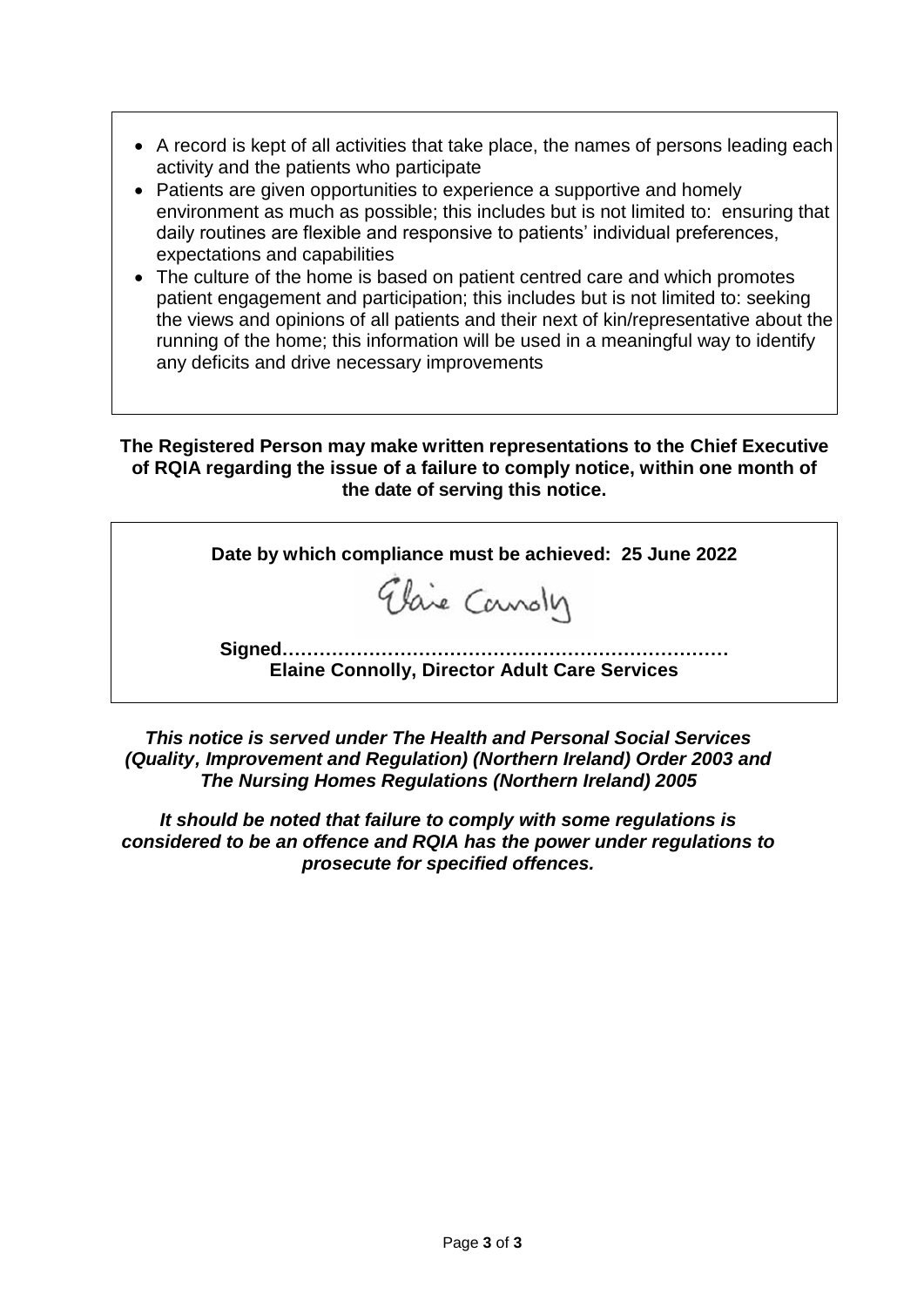# **THE REGULATION AND QUALITY IMPROVEMENT AUTHORITY (RQIA)**

# **FAILURE TO COMPLY NOTICE**

| <b>Name of Registered Establishment:</b>                                                                                                                                                                                                                                                                                                                                                                                                                                                                                                                                                                                                                                                                                                                                             | <b>Name of Registered Person:</b>                                                                                                                                                                                                                                                                                                                                                                                                                                                                                                           |
|--------------------------------------------------------------------------------------------------------------------------------------------------------------------------------------------------------------------------------------------------------------------------------------------------------------------------------------------------------------------------------------------------------------------------------------------------------------------------------------------------------------------------------------------------------------------------------------------------------------------------------------------------------------------------------------------------------------------------------------------------------------------------------------|---------------------------------------------------------------------------------------------------------------------------------------------------------------------------------------------------------------------------------------------------------------------------------------------------------------------------------------------------------------------------------------------------------------------------------------------------------------------------------------------------------------------------------------------|
| Abbey View (RQIA: 1044)                                                                                                                                                                                                                                                                                                                                                                                                                                                                                                                                                                                                                                                                                                                                                              | <b>Maria Mallaband Limited</b><br>Ms Tina Chapman (Applicant Responsible<br>Individual)                                                                                                                                                                                                                                                                                                                                                                                                                                                     |
| <b>Address of Registered Establishment:</b>                                                                                                                                                                                                                                                                                                                                                                                                                                                                                                                                                                                                                                                                                                                                          |                                                                                                                                                                                                                                                                                                                                                                                                                                                                                                                                             |
| 48 Newtownards Road, Bangor, BT20 4BP                                                                                                                                                                                                                                                                                                                                                                                                                                                                                                                                                                                                                                                                                                                                                |                                                                                                                                                                                                                                                                                                                                                                                                                                                                                                                                             |
| <b>Issue Date: 25 April 2022</b>                                                                                                                                                                                                                                                                                                                                                                                                                                                                                                                                                                                                                                                                                                                                                     | FTC Ref: FTC000181                                                                                                                                                                                                                                                                                                                                                                                                                                                                                                                          |
| <b>Regulation not complied with:</b>                                                                                                                                                                                                                                                                                                                                                                                                                                                                                                                                                                                                                                                                                                                                                 |                                                                                                                                                                                                                                                                                                                                                                                                                                                                                                                                             |
| The Nursing Homes Regulations (Northern Ireland) 2005                                                                                                                                                                                                                                                                                                                                                                                                                                                                                                                                                                                                                                                                                                                                |                                                                                                                                                                                                                                                                                                                                                                                                                                                                                                                                             |
| <b>Visits by registered provider</b>                                                                                                                                                                                                                                                                                                                                                                                                                                                                                                                                                                                                                                                                                                                                                 |                                                                                                                                                                                                                                                                                                                                                                                                                                                                                                                                             |
| <b>Regulation 29.-</b>                                                                                                                                                                                                                                                                                                                                                                                                                                                                                                                                                                                                                                                                                                                                                               |                                                                                                                                                                                                                                                                                                                                                                                                                                                                                                                                             |
| nursing home, he shall visit the home in accordance with this regulation.<br>shall be visited in accordance with this regulation by $-$<br>(a) the responsible individual or one of the partners, as the case may be;<br>organisation or partnership; or<br>with the conduct of the nursing home.<br>(3) Visits under paragraph (1) or (2) shall take place at least once a month or as<br>agreed with the Regulation and Improvement Authority and shall be unannounced.<br>$(4)$ The person carrying out the visit shall –<br>(a) interview, with their consent and in private, such of the patients and their<br>order to form an opinion of the standard of nursing provided in the home;<br>complaints; and<br>(c) prepare a written report on the conduct of the nursing home. | (1) Where the registered provider is an individual, but not in day-to-day charge of the<br>(2) Where the registered provider is an organisation or partnership, the nursing home<br>(b) another of the directors or other persons responsible for the management of the<br>(c) an employee of the organisation or the partnership who is not directly concerned<br>representatives and persons working at the nursing home as appears necessary in<br>(b) inspect the premises of the nursing home, its record of events and records of any |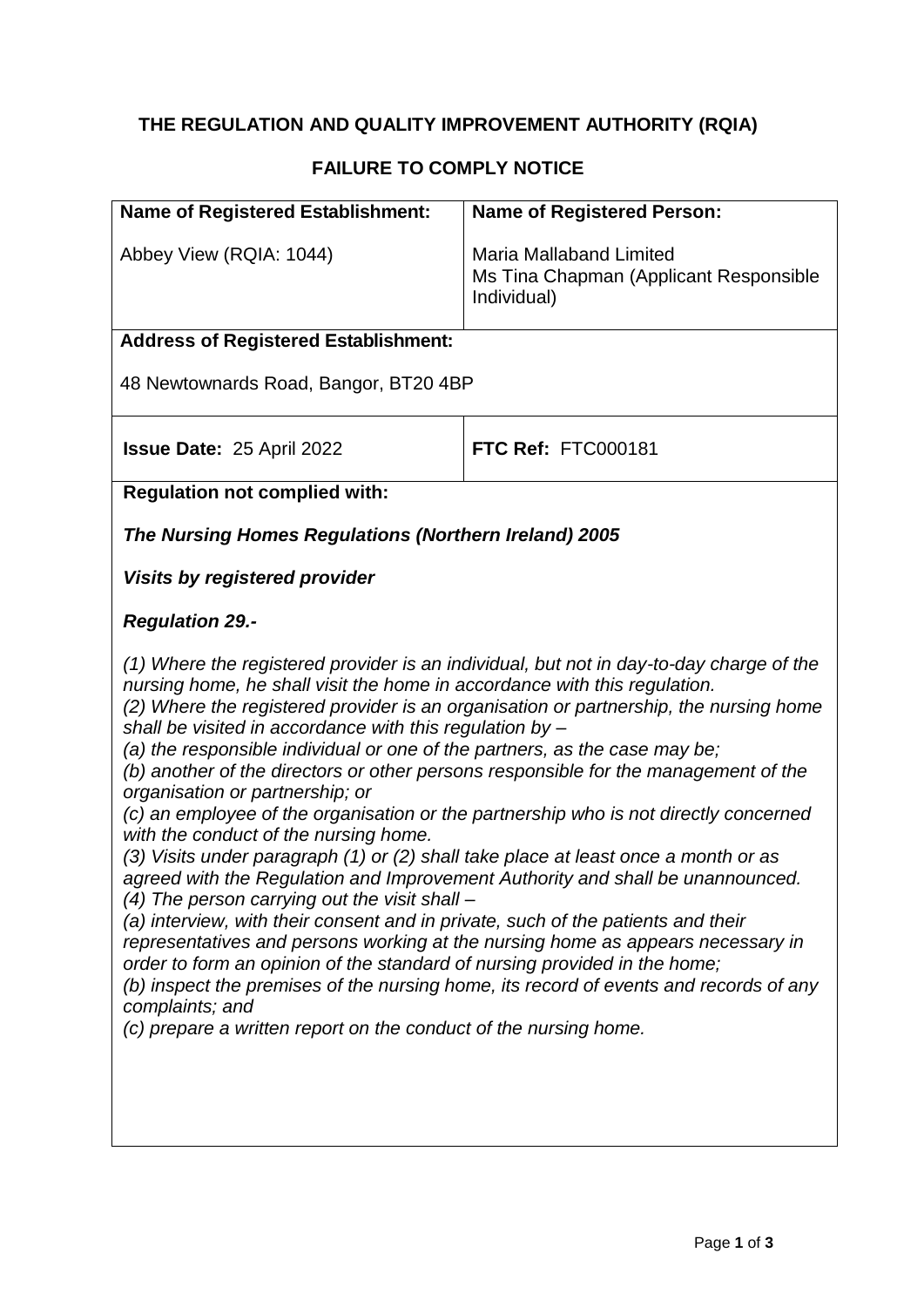### **Specific failings to comply with regulations:**

During an unannounced inspection on 12 and 13 April 2022 serious concerns were identified regarding the lack of robust oversight by the Responsible Indiividual (Applicant) and senior management team and governance arrangements within the home. There was no recorded evidence that a monthly monitoring visit had been completed since 4 November 2021. Review of the reports available evidenced that action plans were not robustly completed so as to identify deficits and drive the necessary improvements within the home. RQIA is concerned that given the deficits noted during this inspection, there is a lack of effective oversight in order to identify shortfalls and drive any necessary improvements within the home.

### **Action required to comply with regulations:**

The Responsible Individual (Applicant) must ensure that:

- monthly monitoring reports are robustly and comprehensively completed in keeping with Regulation; the reports must contain a time bound action plan outlining how areas for improvement are to be addressed and/or kept under meaningful review by the Manager and/or Responsible Individual (Applicant)
- that monthly monitoring reports evidence meaningful and timely review by the Manager
- that monthly monitoring reports evidence consultation with patientsand/or their representatives; and staff, so as to form an opinion of the standard of care provided within the home
- that a copy of monthly monitoring reports is maintained within the home and made available upon request to RQIA and/or other appropriate third parties in keeping wih Regulation

### **The Registered Person may make written representations to the Chief Executive of RQIA regarding the issue of a failure to comply notice, within one month of the date of serving this notice.**

| Date by which compliance must be achieved: 25 June 2022 |
|---------------------------------------------------------|
| Elaie Canoly                                            |
|                                                         |

*This notice is served under The Health and Personal Social Services (Quality, Improvement and Regulation) (Northern Ireland) Order 2003 and The Nursing Homes Regulations (Northern Ireland) 2005*